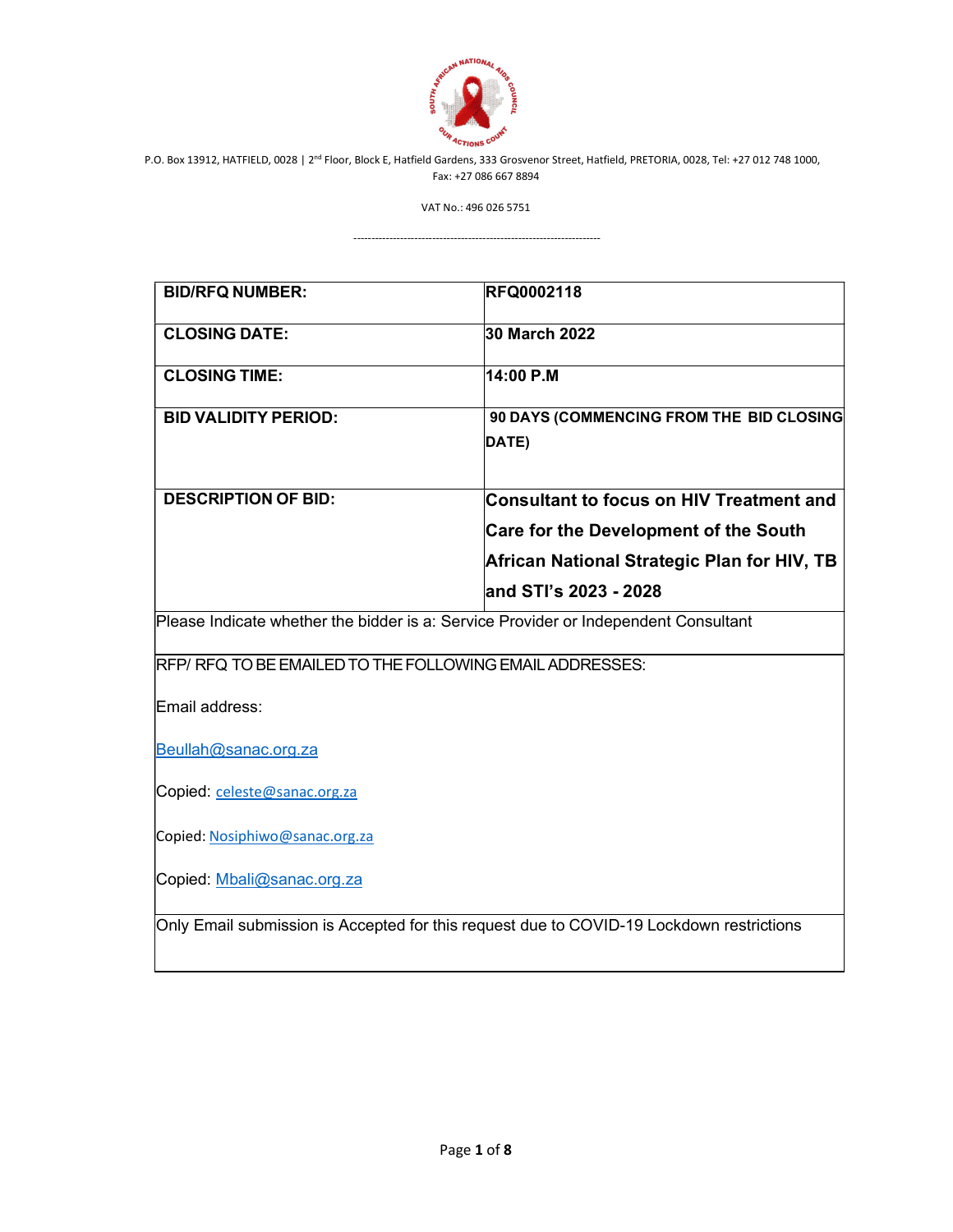

VAT No.: 496 026 5751

---------------------------------------------------------------------

Terms of Reference

# Request for Proposals for a Consultant to focus on HIV Treatment and Care for the Development of the South African National Strategic Plan for HIV, TB and STI's 2023 - 2028

### 1) Background

The South African National AIDS Council (SANAC) brings together government, civil society, and the private sector to create a collective response to HIV, TB and STIs in South Africa (SA). SANAC released the fourth National Strategic Plan (NSP) for Human Immunodeficiency Virus (HIV), Tuberculosis (TB) and Sexually Transmitted Infections (STIs) in 2017. The five-year plan (2017–2022), guides the multi-sectoral implementation of strategies to address the impact of HIV, TB and STIs. The NSP also contributes to the efforts of reaching the health-related and other relevant targets of the Sustainable Development Goals (SDGs), including universal health coverage.

The country is embarking on the development of a  $5<sup>th</sup>$  generation of the NSP for HIV, TB and STIs 2023 – 2028. The NSP is the key document to the country's response to HIV, TB and STIs, since it will take the country towards the target of ending AIDS as a public health threat by 2030. The NSP for HIV, TB and STIs 2023 – 2028 needs to respond to prevalent issues, be agile, radical, and should align with the  $4<sup>th</sup>$  industrial revolution implications. The NSP for HIV, TB and STIs 2023 – 2028 should provide a sense of renewed hope to people infected and affected by HIV, reflect highly effective and high-impact interventions backed by evidence-informed analysis, to enable the achievement of the UNAIDS 95-95-95 targets. The UNAIDS 95-95-95 will propel the country towards the achievement of the agenda 2030 goals.

#### 2) Purpose of the Consultancy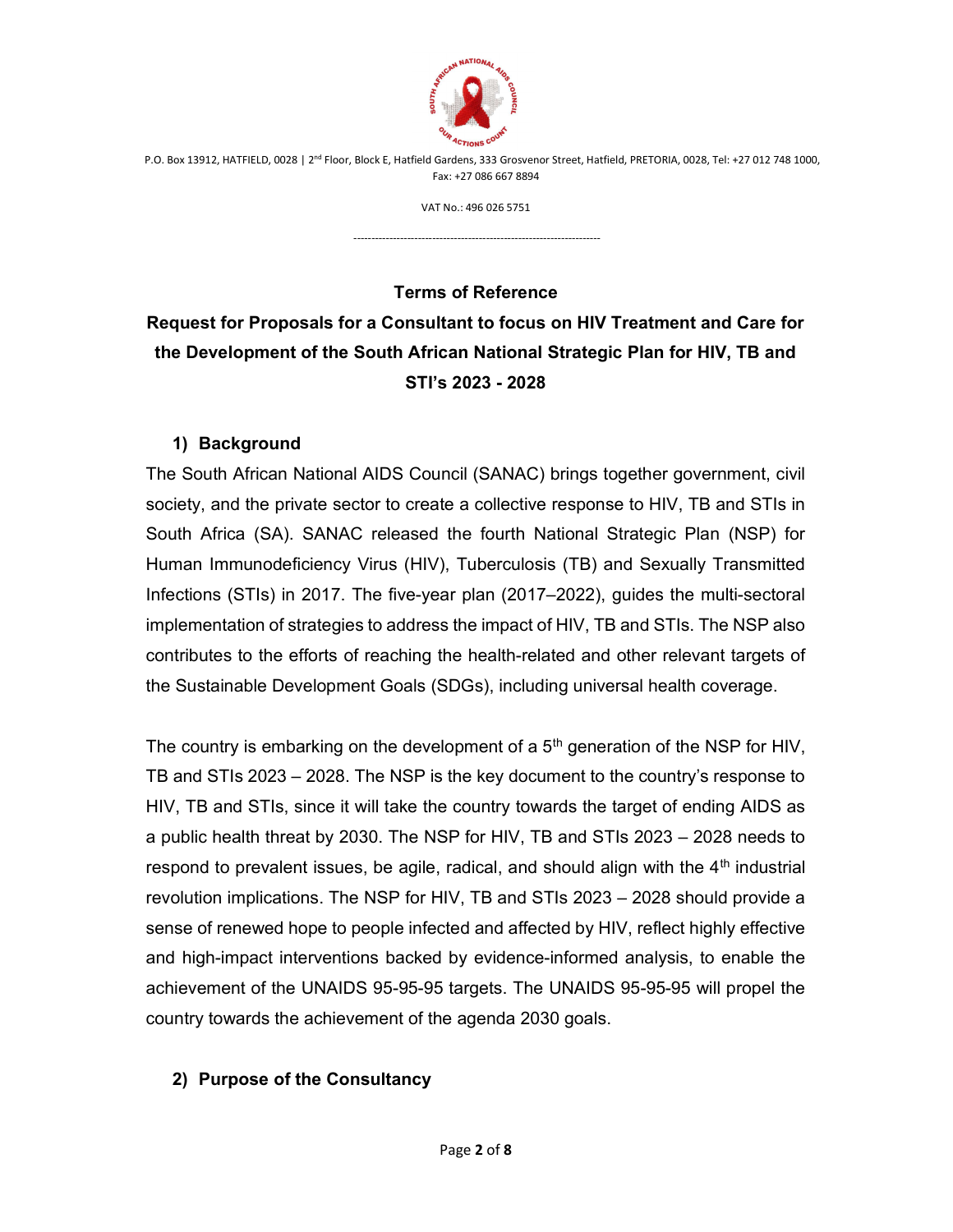

VAT No.: 496 026 5751

---------------------------------------------------------------------

SANAC seeks the services of a consultant for the development of the NSP for HIV, TB and STIs 2023 – 2028 focusing on HIV Treatment and Care. The consultant will work in collaboration with the SANAC Secretariat, based at Hatfield, Pretoria. The HIV Treatment and Care consultant should ensure that the NSP document contains all the critical components of the response to the three epidemics, that must be consistent, sound and backed by cutting edge scientific evidence. Several themes have been identified that need to form the backbone of the NSP for HIV, TB and STIs 2023 – 2028 including emphasis on its governance, interphase with regional and local level planning, the placement of communities at the centre of the response, the sustainability of efforts, applying the inequality lens in addressing social and structural determinants of the epidemics, increased focus on TB elimination efforts, and incorporation of lessons learnt and leveraging on efforts made during the response to the COVID-19 pandemic.

The general objective of the consultancy is to work in collaboration with lead writer, the expert consultants and technical working groups (TWGs) to develop the NSP for HIV, TB and STIs 2023 - 2028. The expert consultants will each lead the consultations and writing of the following technical components of the new NSP:

- $\checkmark$  HIV prevention
- $\checkmark$  HIV treatment and care
- $\times$  TB
- $\checkmark$  STI's
- $\checkmark$  Costing and Finance
- $\checkmark$  Monitoring and Evaluation
- $\checkmark$  Governance and Leadership
- $\checkmark$  Key Populations for HIV, TB and STI's
- $\checkmark$  Vulnerable Populations for HIV, TB and STI's
- $\checkmark$  Human Rights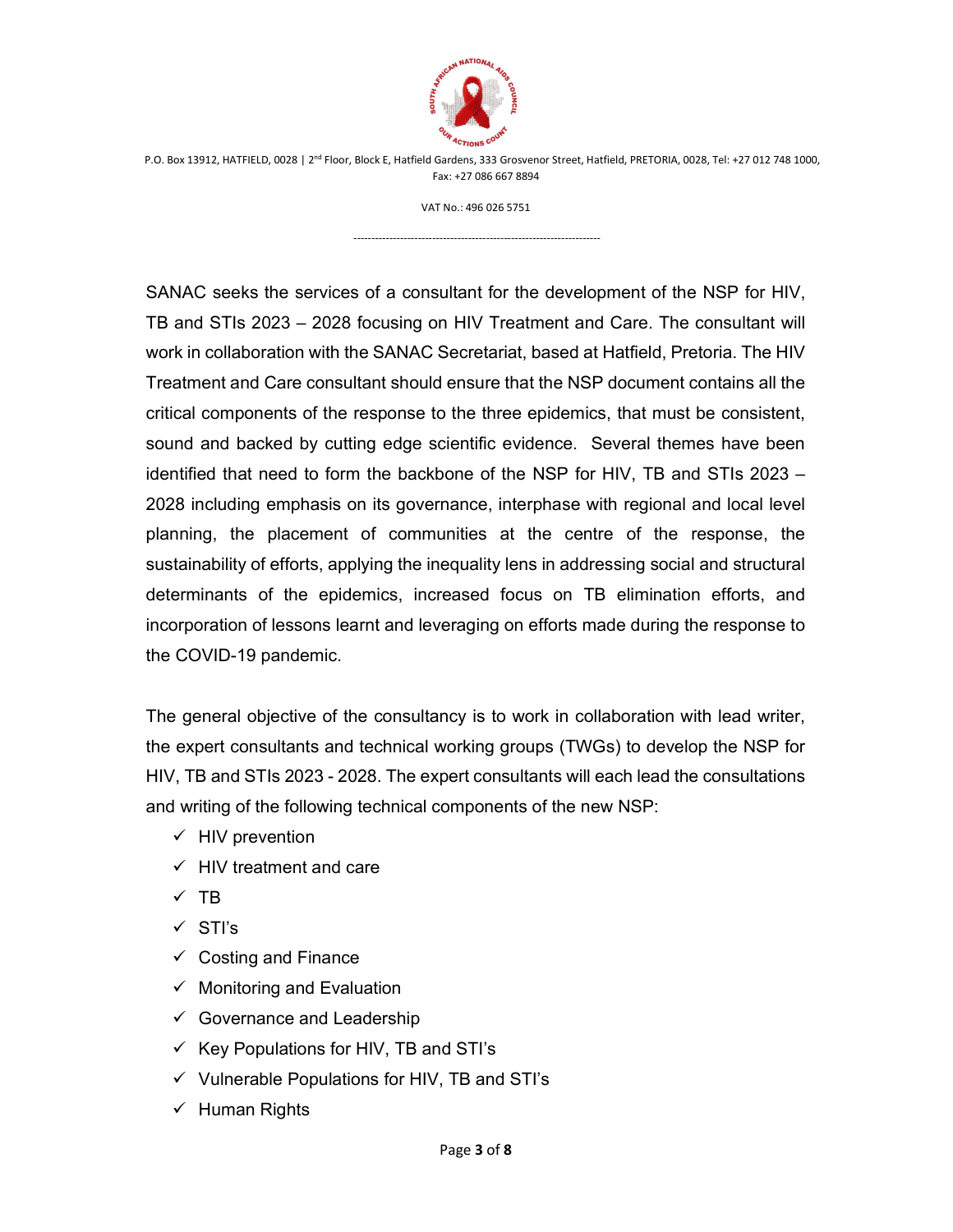

VAT No.: 496 026 5751

---------------------------------------------------------------------

#### $\checkmark$  Social and Structural Drivers

#### 3) Scope of Work

The SANAC Secretariat seeks to engage a consultant to work closely with the Lead Writer, Expert Consultants to ensure the production of a clear logical NSP for HIV, TB and STIs 2023 – 2028. The Consultant will lead the development and finalisation of the HIV Treatment and Care component through bringing programme design processes and previous experience from developing and writing successful integrated, multi-sectoral, proposals involving several stakeholders and donors. The HIV Treatment and Care consultant will:

- HIV testing and treatment is aligned with the latest WHO HIV testing and treatment guidelines
- Identify differentiated and innovative testing modalities for reaching people still missing, such as those focused on men, adolescents, key populations (including within subpopulations), displaced and people on the move and also by geographical location (rural and urban)
- Define strategies on index testing, assisted partner notification, communitylevel testing, self-testing with subsequent confirmatory testing, repeat testing for higher risk groups, etc.
- Clearly defined pathways with comorbidity and coinfection management and with primary health care, especially in TB, STIs, family planning and maternal, new born and child health service
- Effectively link HIV testing to treatment and care services for those testing positive and to HIV prevention for those testing negative
- Ensure reference to optimized treatment regimens, treatment literacy for various target groups and strategies to improve them. Differentiated service delivery models focused on treatment and retention with defined role of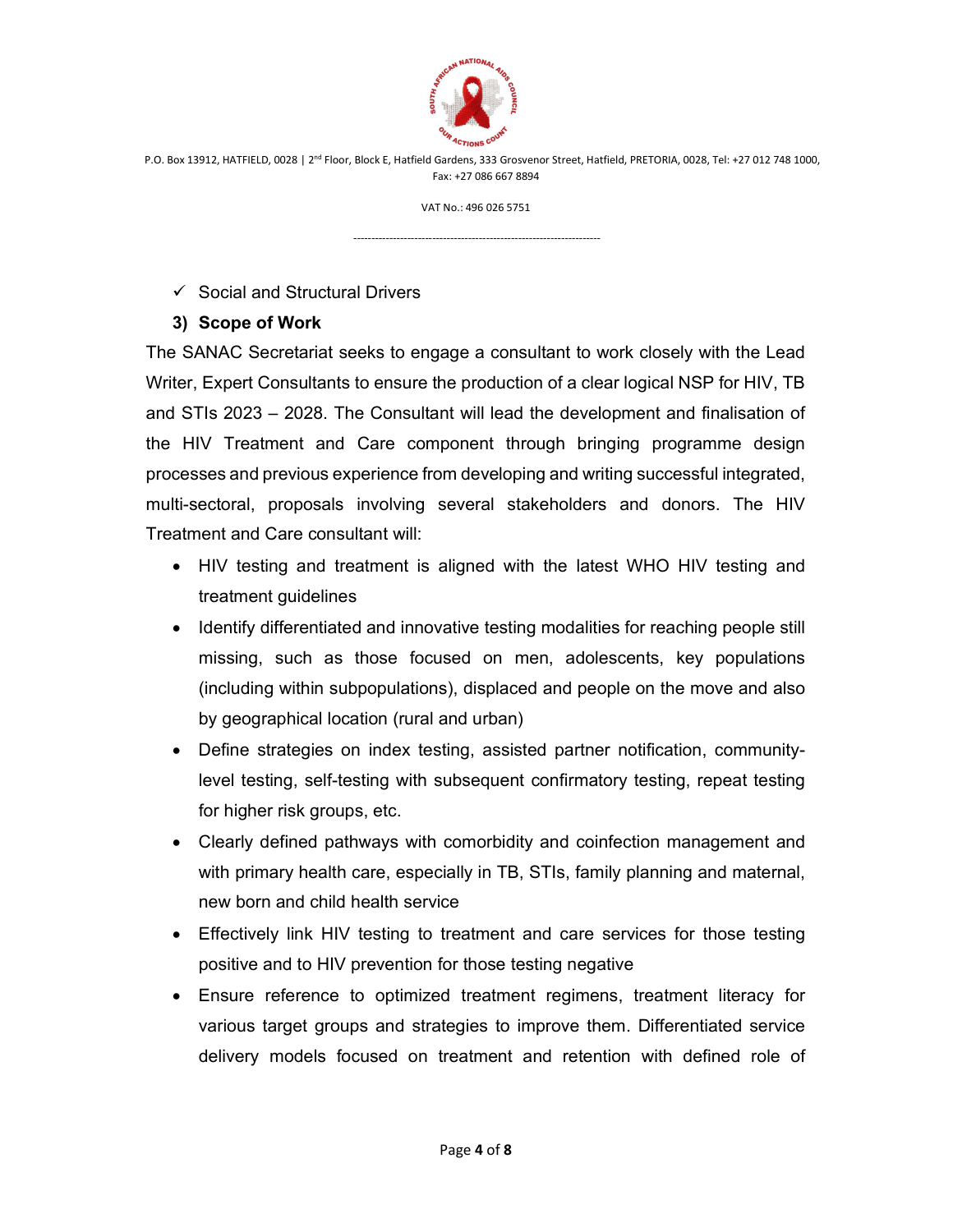

VAT No.: 496 026 5751

---------------------------------------------------------------------

community-led and community-based service provision, adherence, retention, and other support

- Analyse the current national response and identify improvements in availability, access, utilization, and coverage of services that resulted in low viral suppression and retention rates
- Work closely with the lead technical team to ensure the HIV Treatment and Care component is captured and expressed concisely and accurately in the relevant parts of the draft and final NSP e.g. Monitoring and Evaluation Plan.
- Work as a member of the lead technical team to develop formats for collection, collation, and analysis of data to ensure optimum contribution from all stakeholders and development of the NSP for HIV, TB and STIs 2023 – 2028 as a full document with the necessary attachments.
- Participate in NSP meetings, dialogues/consultations, and technical task team meetings to be able to accurately capture the comprehensive overall picture being built up as well as the details in the NSP document.
- Write up and fully capture the inputs by stakeholders into a comprehensive plan to address HIV Treatment and Care that can be incorporated by the lead writer into different chapters of the NSP.
- Contribute to communication pieces and presentation to be used for various stakeholders throughout the development of the NSP.
- Adjust the report and presentation for peer review before making final inputs and sharing as part of consultation and dialogue.
- Complete all HIV Treatment and Care sections for different key and vulnerable populations throughout the NSP document.
- Assist the lead writer to maintain a complete an accurate reference list.
- Develop a presentation and shortened report that summarises above in an easy-to-read format and present this to the relevant stakeholders.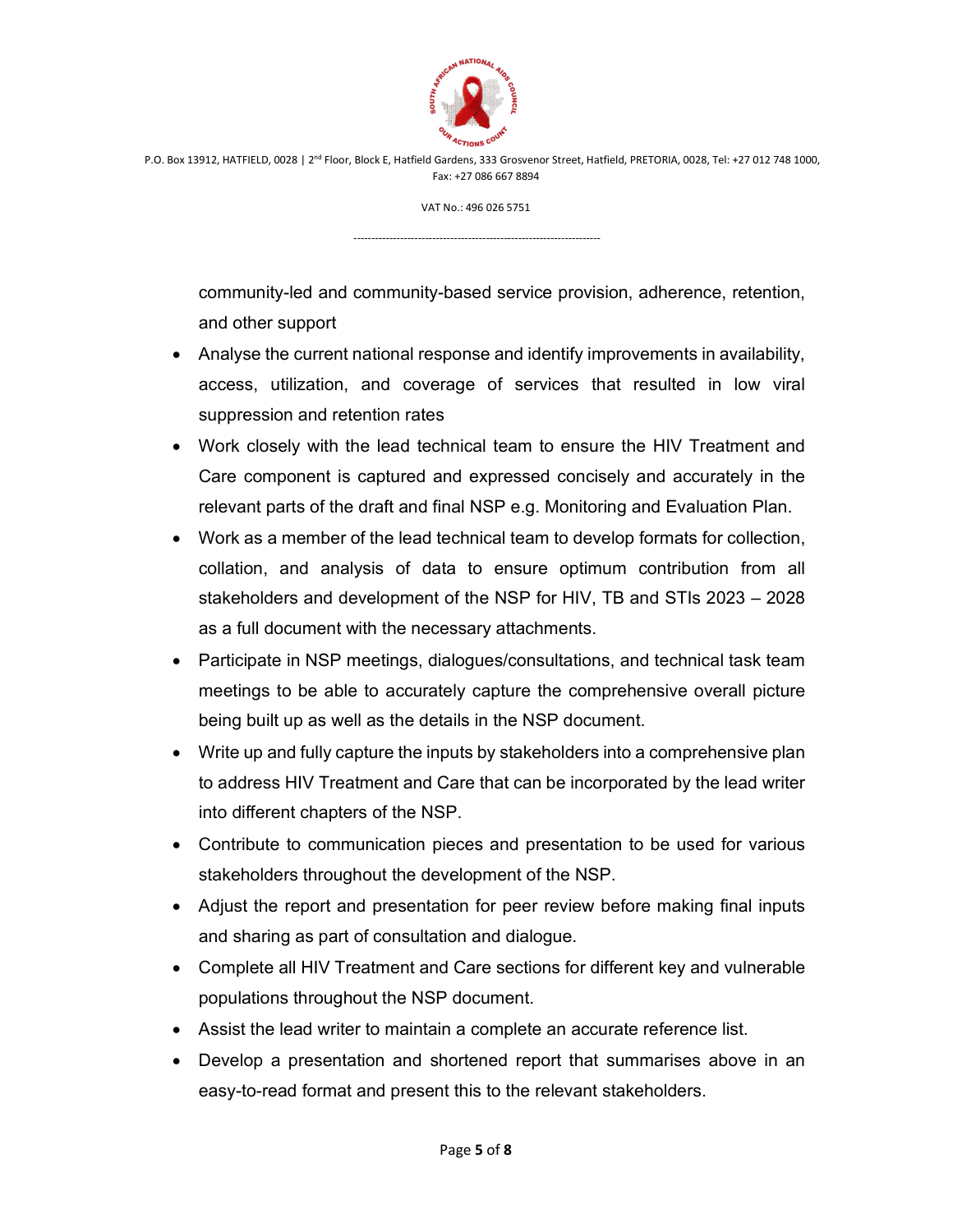

VAT No.: 496 026 5751

---------------------------------------------------------------------

#### 4) Deliverables

The HIV Treatment and Care consultant will present the methodology and working arrangements to the SANAC Secretariat and NSP reference group within two weeks of appointment. The work will be remunerated based on actual time worked substantiated by high quality documents as proof of work done by the consultant, meeting attendance and participation, as approved by SANAC Secretariat procurement procedures.

#### 5) Timeframe

The level of effort expected is to be a maximum of 120 days. This will spread over the ten (10) months from the contract's commencement date, which is anticipated to be from 1 April 2022.

#### 6) Qualifications and Experience

- At least a Master's Degree in Health Sciences, a Diploma / Degree in HIV Management / Public Health or MBCHB qualification will be an added advantage.
- 5-10 years working experience as HIV Clinician or in HIV Care and treatment programme.
- Experience in managing HIV care and treatment programs including planning, designing, implementing, monitoring and evaluation as well as reporting.
- Extensive knowledge of the HIV treatment and care dynamics in South Africa and the region.
- Strong understanding of HIV, TB and STI programming, including the need to focus on gender issues, key populations, and human rights.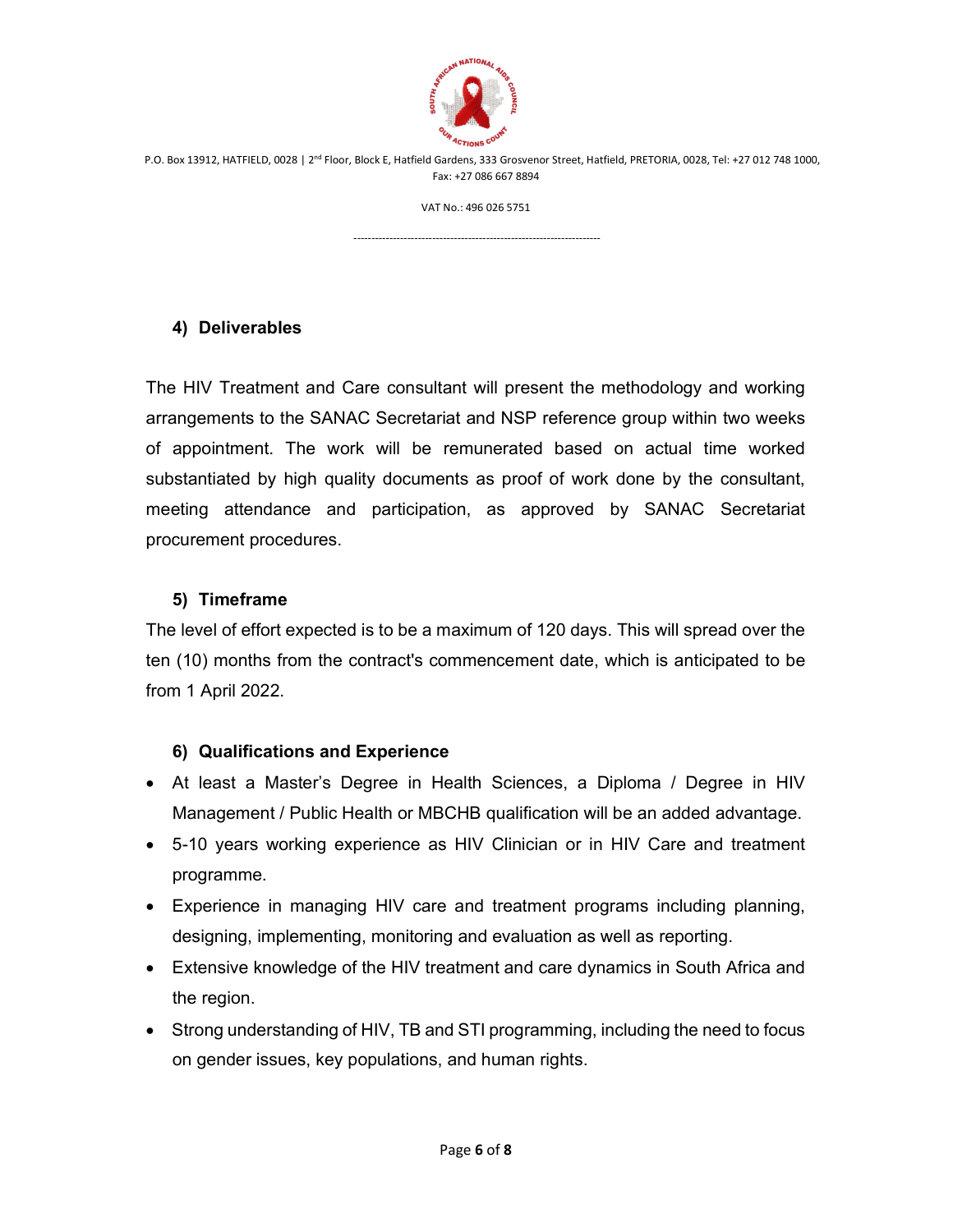

VAT No.: 496 026 5751

---------------------------------------------------------------------

- Relevant previous experience in reviewing HIV programmes with a focus on treatment retention and care projects.
- Experience in leading or being a major contributor to the writing of HIV related programme documents under tight deadlines.
- Research experience in the HIV treatment field will be an advantage.
- Knowledge and / or understanding of the SANAC and its stakeholders, with strong stakeholder management skills and experience working at different levels of the South African Government Structure, will be an advantage

# 7) Core Competencies:

- Computer skills (e.g. Microsoft Word, Excel, Access), and applicable statistics systems / applications.
- High degree of integrity, and highly organized and good analytical skills
- Excellent networking, oral and written communication, presentation, and reporting skills
- Fluency in written and spoken English is an absolute necessity

# 8) Functional Competencies:

- Support the preparation of information for advocacy
- Contributing to results through provision of information
- Generates new ideas and proposes new, more effective ways of doing things
- Ability to work under pressure and adhere to deadlines.

# 9) Supervision

The consultant will be supervised by the Lead Writer and Executive manager: NSP Implementation Unit, who will work closely with the consultant to discuss the work and the review drafts and the final product.